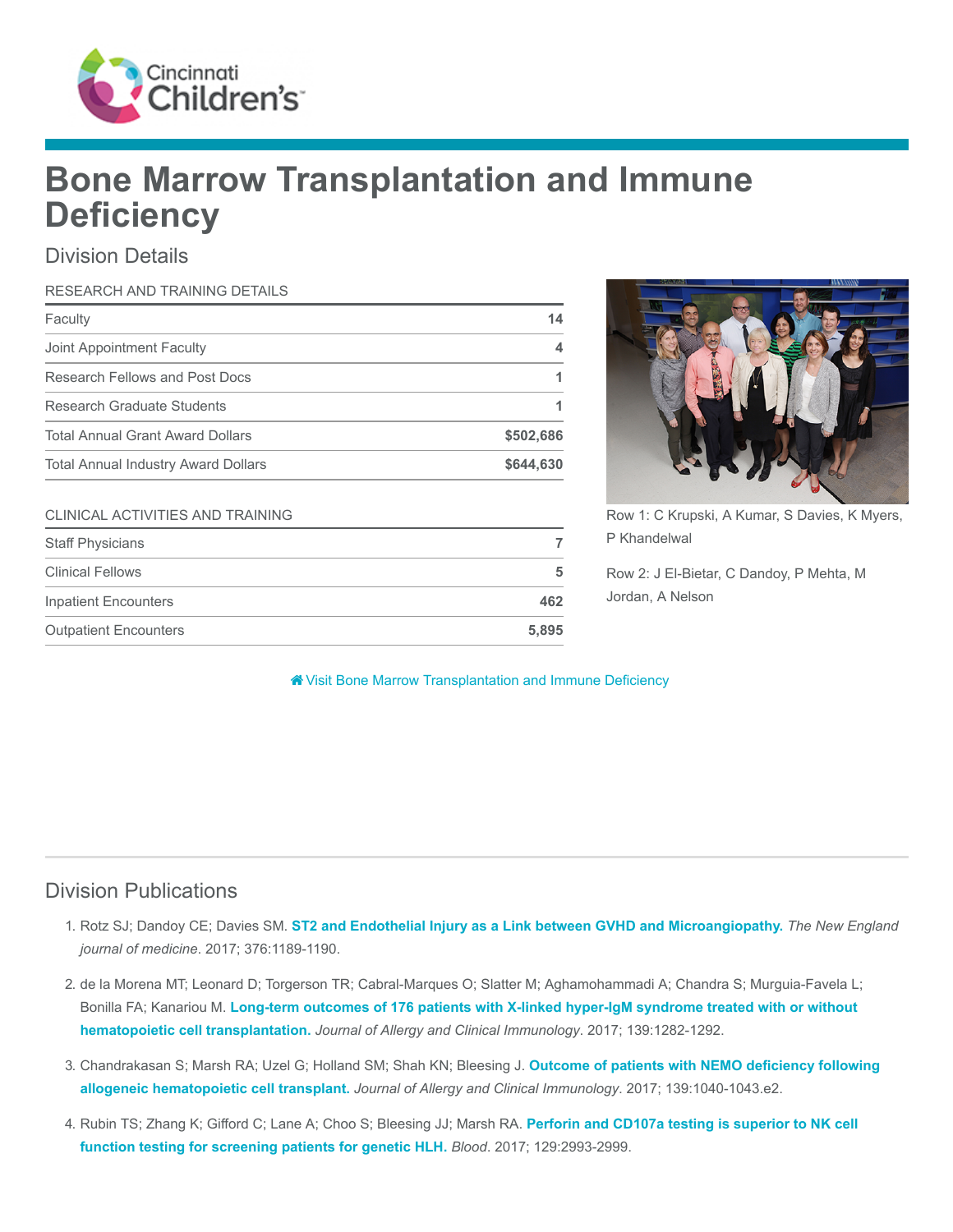- 5. [Lounder DT; Khandelwal P; Dandoy CE; Jodele S; Grimley MS; Wallace G; Lane A; Taggart C; Teusink-Cross AC; Lake KE.](https://www.ncbi.nlm.nih.gov/pubmed/28279965) Lower levels of vitamin A are associated with increased gastrointestinal graft-versus-host disease in children. Blood. 2017; 129:2801-2807.
- 6. Mehta PA; Davies SM; Leemhuis T; Myers K; Kernan NA; Prockop SE; Scaradavou A; O'Reilly RJ; Williams DA; Lehmann L. [Radiation-free, alternative-donor HCT for Fanconi anemia patients: results from a prospective multi-institutional study.](https://www.ncbi.nlm.nih.gov/pubmed/28179273) Blood. 2017; 129:2308-2315.
- 7. [Holtan SG; Khera N; Levine JE; Chai X; Storer B; Liu HD; Inamoto Y; Chen GL; Mayer S; Arora M.](https://www.ncbi.nlm.nih.gov/pubmed/27625357) Late acute graft-versus-host disease: a prospective analysis of clinical outcomes and circulating angiogenic factors. Blood. 2016; 128:2350-2358.
- 8. [Khoury HJ; Wang T; Hemmer MT; Couriel D; Alousi A; Cutler C; Aljurf M; Battiwalla M; Cahn JY; Cairo M.](https://www.ncbi.nlm.nih.gov/pubmed/28302712) Improved survival after acute graft-versus-host disease diagnosis in the modern era. Haematologica: the hematology journal. 2017; 102:958-966.
- 9. [Lazaryan A; Wang T; Spellman SR; Wang HL; Pidala J; Nishihori T; Askar M; Olsson R; Oudshoorn M; Abdel-Azim H.](https://www.ncbi.nlm.nih.gov/pubmed/27247320) Human leukocyte antigen supertype matching after myeloablative hematopoietic cell transplantation with 7/8 matched unrelated donor allografts: a report from the Center for International Blood and Marrow Transplant Research. Haematologica: the hematology journal. 2016; 101:1267-1274.
- 10. Shaw MA; Gao Z; McElhinney KE; Thornton S; Flick MJ; Lane A; Degen JL; Ryu JK; Akassoglou K; Mullins ES. Plasminogen [Deficiency Delays the Onset and Protects from Demyelination and Paralysis in Autoimmune Neuroinflammatory Disease.](https://www.ncbi.nlm.nih.gov/pubmed/28275164) The Journal of neuroscience : the official journal of the Society for Neuroscience. 2017; 37:3776-3788.
- 11. [El-Jawahri A; Chen YB; Brazauskas R; He N; Lee SJ; Knight JM; Majhail N; Buchbinder D; Schears RM; Wirk BM.](https://www.ncbi.nlm.nih.gov/pubmed/28102896) Impact of pretransplant depression on outcomes of allogeneic and autologous hematopoietic stem cell transplantation. Cancer. 2017; 123:1828-1838.
- 12. [Dandoy CE; Hausfeld J; Flesch L; Hawkins D; Demmel K; Best D; Osterkamp E; Bracke T; Nagarajan R; Jodele S.](https://www.ncbi.nlm.nih.gov/pubmed/26608456) Rapid cycle development of a multifactorial intervention achieved sustained reductions in central line-associated bloodstream infections in haematology oncology units at a children's hospital: a time series analysis. BMJ Quality and Safety. 2016; 25:633-643.
- 13. Chirieleison SM; Marsh RA; Kumar P; Rathkey JK; Dubyak GR; Abbott DW. Nucleotide-binding oligomerization domain (NOD) [signaling defects and cell death susceptibility cannot be uncoupled in X-linked inhibitor of apoptosis \(XIAP\)-driven](https://www.ncbi.nlm.nih.gov/pubmed/28404814) inflammatory disease. The Journal of biological chemistry. 2017; 292:9666-9679.
- 14. Rebecca AM. [Diagnostic dilemmas in HLH: Can T-cell phenotyping help?.](https://www.ncbi.nlm.nih.gov/pubmed/28185252) European Journal of Immunology. 2017; 47:240-243.
- 15. Dietz AC; Mehta PA; Vlachos A; Savage SA; Bresters D; Tolar J; Boulad F; Dalle JH; Bonfim C; de la Fuente J. Current Knowledge [and Priorities for Future Research in Late Effects after Hematopoietic Cell Transplantation for Inherited Bone Marrow Failure](https://www.ncbi.nlm.nih.gov/pubmed/28115275) Syndromes: Consensus Statement from the Second Pediatric Blood and Marrow Transplant Consortium International Conference on Late Effects after Pediatric Hematopoietic Cell Transplantation. Biology of Blood and Marrow Transplantation. 2017; 23:726-735.
- 16. Lounder DT; Khandelwal P; Chandra S; Jordan MB; Kumar AR; Grimley MS; Davies SM; Bleesing JJ; Marsh RA. Incidence and [Outcomes of Central Nervous System Hemophagocytic Lymphohistiocytosis Relapse after Reduced-Intensity Conditioning](https://www.ncbi.nlm.nih.gov/pubmed/28219834) Hematopoietic Stem Cell Transplantation. Biology of Blood and Marrow Transplantation. 2017; 23:857-860.
- 17. [Simms-Waldrip TR; Sunkersett G; Coughlin LA; Savani MR; Arana C; Kim J; Kim M; Zhan X; Greenberg DE; Xie Y.](https://www.ncbi.nlm.nih.gov/pubmed/28192251) Antibiotic-Induced Depletion of Anti-inflammatory Clostridia Is Associated with the Development of Graft-versus-Host Disease in Pediatric Stem Cell Transplantation Patients. Biology of Blood and Marrow Transplantation. 2017; 23:820-829.
- 18. [Marsh RA; Fukuda T; Emoto C; Neumeier L; Khandelwal P; Chandra S; Teusink-Cross A; Vinks AA; Mehta PA.](https://www.ncbi.nlm.nih.gov/pubmed/28089878) Pretransplant Absolute Lymphocyte Counts Impact the Pharmacokinetics of Alemtuzumab. Biology of Blood and Marrow Transplantation. 2017; 23:635-641.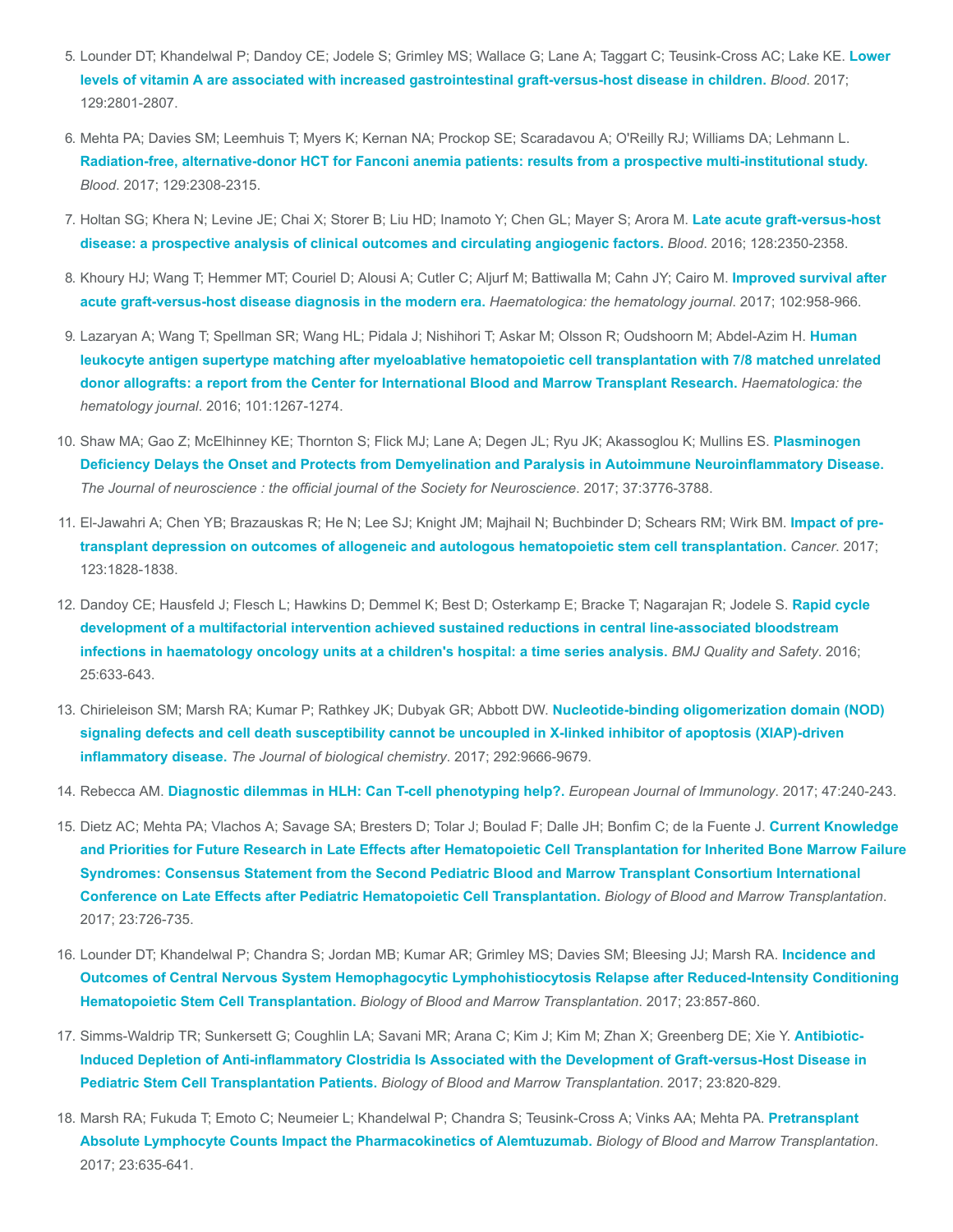- 19. [Grimley MS; Chemaly RF; Englund JA; Kurtzberg J; Chittick G; Brundage TM; Bae A; Morrison ME; Prasad VK.](https://www.ncbi.nlm.nih.gov/pubmed/28063938) Brincidofovir for Asymptomatic Adenovirus Viremia in Pediatric and Adult Allogeneic Hematopoietic Cell Transplant Recipients: A Randomized Placebo-Controlled Phase II Trial. Biology of Blood and Marrow Transplantation. 2017; 23:512-521.
- 20. [Khandelwal P; Emoto C; Fukuda T; Vinks AA; Neumeier L; Dandoy CE; El-Bietar J; Chandra S; Davies SM; Bleesing JJ.](https://www.ncbi.nlm.nih.gov/pubmed/27664325) A Prospective Study of Alemtuzumab as a Second-Line Agent for Steroid-Refractory Acute Graft-versus-Host Disease in Pediatric and Young Adult Allogeneic Hematopoietic Stem Cell Transplantation. Biology of Blood and Marrow Transplantation. 2016; 22:2220-2225.
- 21. Khandelwal P; Bleesing JJ; Davies SM; Marsh RA. A Single-Center Experience Comparing Alemtuzumab, Fludarabine, and [Melphalan Reduced-Intensity Conditioning with Myeloablative Busulfan, Cyclophosphamide, and Antithymocyte Globulin](https://www.ncbi.nlm.nih.gov/pubmed/27543157) for Chronic Granulomatous Disease. Biology of Blood and Marrow Transplantation. 2016; 22:2011-2018.
- 22. Teusink-Cross A; Davies SM; Danziger-Isakov L; El-Bietar J; Grimley MS. Restrictive Palivizumab Use Does Not Lead to [Increased Morbidity and Mortality in Pediatric Hematopoietic Stem Cell Transplantation Patients.](https://www.ncbi.nlm.nih.gov/pubmed/27422147) Biology of Blood and Marrow Transplantation. 2016; 22:1904-1906.
- 23. [Khandelwal P; Fukuda T; Mizuno K; Teusink-Cross A; Mehta PA; Marsh RA; Kashuba ADM; Vinks AA; Davies SM.](https://www.ncbi.nlm.nih.gov/pubmed/27498124) A Pharmacokinetic and Pharmacodynamic Study of Maraviroc as Acute Graft-versus-Host Disease Prophylaxis in Pediatric Allogeneic Stem Cell Transplant Recipients with Nonmalignant Diagnoses. Biology of Blood and Marrow Transplantation. 2016; 22:1829-1835.
- 24. Dandoy CE; Haslam D; Lane A; Jodele S; Demmel K; El-Bietar J; Flesch L; Myers KC; Pate A; Rotz S. Healthcare Burden, Risk [Factors, and Outcomes of Mucosal Barrier Injury Laboratory-Confirmed Bloodstream Infections after Stem Cell](https://www.ncbi.nlm.nih.gov/pubmed/27311966) Transplantation. Biology of Blood and Marrow Transplantation. 2016; 22:1671-1677.
- 25. [Ballen K; Woo Ahn K; Chen M; Abdel-Azim H; Ahmed I; Aljurf M; Antin J; Bhatt AS; Boeckh M; Chen G.](https://www.ncbi.nlm.nih.gov/pubmed/27343716) Infection Rates among Acute Leukemia Patients Receiving Alternative Donor Hematopoietic Cell Transplantation. Biology of Blood and Marrow Transplantation. 2016; 22:1636-1645.

## Grants, Contracts, and Industry Agreements

#### Annual Grant Award Dollars

| Investigator               | <b>Title</b>                                                                                                                                   | Sponsor                                                                         | ID                         | <b>Dates</b>                                         | Amount    |
|----------------------------|------------------------------------------------------------------------------------------------------------------------------------------------|---------------------------------------------------------------------------------|----------------------------|------------------------------------------------------|-----------|
| Alexandra H Filipovich, MD | Gene Therapy for SCID-X1<br>Using Self-Inactivating<br>Gammare                                                                                 | National Institutes of Health<br>(Children's Hospital Boston)                   | U01<br>AI087628            | 09/01/2010<br>$\overline{\phantom{a}}$<br>08/31/2016 | \$631     |
| Sharat Chandra, MD         | Pharmacokinetic Monitoring for<br>Personalized Drug Dosing for<br>Very Small Children undergoing<br>Hematopoietic Stem Cell<br>Transplantation | Am Society for Blood & Marrow<br>Transplant                                     | Chandra,<br>Sharat,<br>ASB | 07/01/2015<br>$\overline{\phantom{a}}$<br>06/30/2017 | \$30,000  |
| Alexandra H Filipovich, MD | Primary Immune Deficiency<br><b>Treatment Consortium</b>                                                                                       | National Institutes of Health (The U54<br>Univ of California, San<br>Francisco) | AI082973                   | 09/01/2014<br>$\overline{\phantom{a}}$<br>08/31/2019 | \$24,210  |
| Rebecca A Marsh, MD        | CD38 Bright CD8+ Effector<br>Memory T-cells Herald Acute<br><b>Graft versus Host Disease</b>                                                   | Doris Duke Charitable<br>Foundation                                             | Marsh,<br>rebecca,<br>DD   | 07/01/2015<br>$\overline{\phantom{a}}$<br>06/30/2018 | \$162,000 |